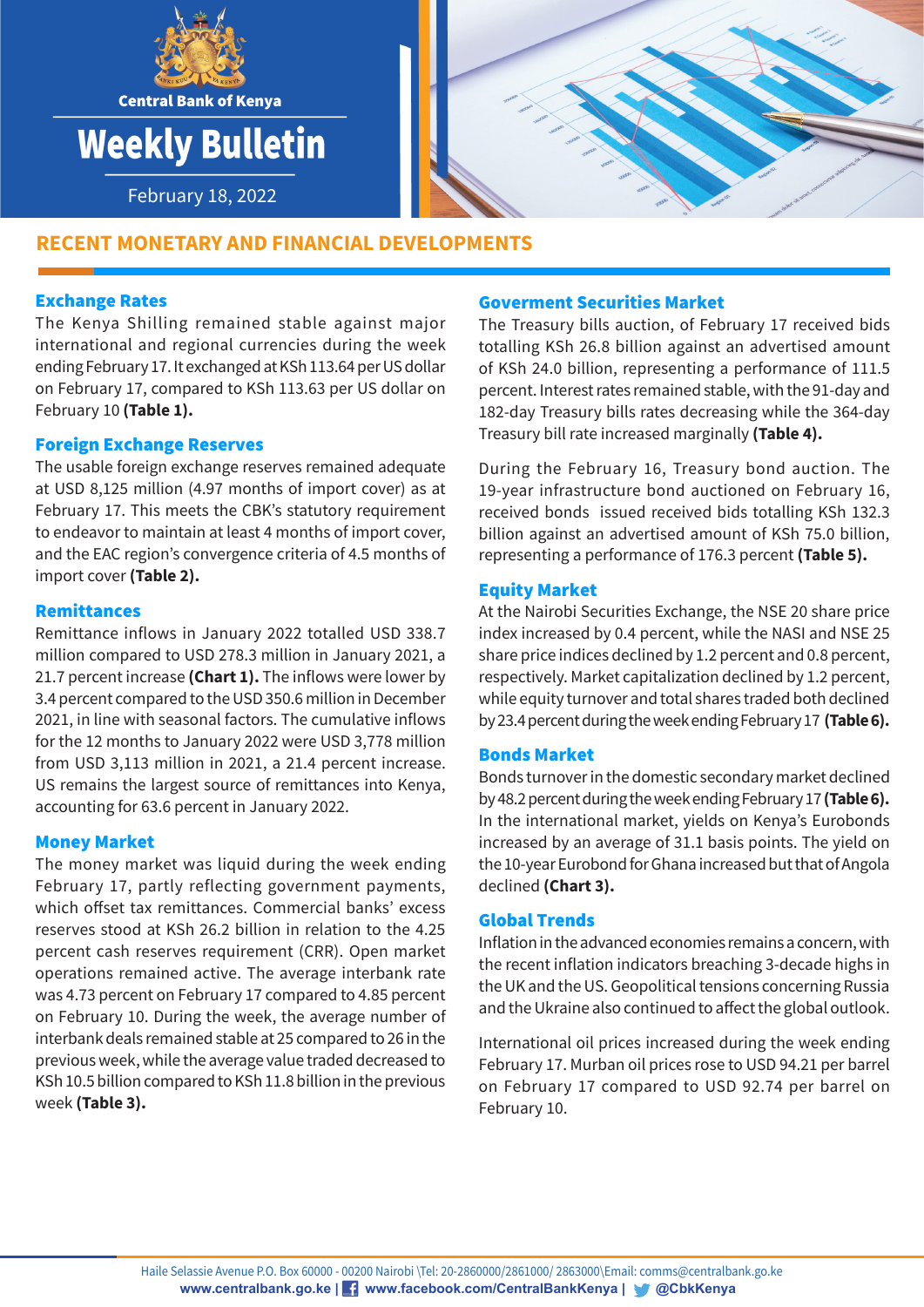| Table 1: Kenya Shilling Exchange Rates (Indicative Mean Rates) |            |                                 |             |                               |                            |                              |                         |                          |  |  |  |  |
|----------------------------------------------------------------|------------|---------------------------------|-------------|-------------------------------|----------------------------|------------------------------|-------------------------|--------------------------|--|--|--|--|
|                                                                | <b>USD</b> | <b>Sterling</b><br><b>Pound</b> | <b>Euro</b> | 100<br><b>Japanese</b><br>Yen | <b>Uganda</b><br>Shilling* | <b>Tanzania</b><br>Shilling* | Rwan-<br>dese<br>Franc* | <b>Burundi</b><br>Franc* |  |  |  |  |
| 4-Feb-22                                                       | 113.60     | 153.65                          | 128.08      | 98.92                         | 30.80                      | 20.35                        | 9.15                    | 17.58                    |  |  |  |  |
| 7-Feb-22                                                       | 113.61     | 153.79                          | 129.31      | 98.49                         | 30.81                      | 20.36                        | 9.04                    | 17.67                    |  |  |  |  |
| 8-Feb-22                                                       | 113.62     | 153.56                          | 129.27      | 98.85                         | 30.89                      | 20.36                        | 9.04                    | 17.67                    |  |  |  |  |
| 9-Feb-22                                                       | 113.63     | 153.79                          | 129.56      | 98.54                         | 30.94                      | 20.34                        | 9.15                    | 17.58                    |  |  |  |  |
| 10-Feb-22                                                      | 113.63     | 153.89                          | 129.56      | 98.41                         | 31.01                      | 20.35                        | 9.15                    | 17.58                    |  |  |  |  |
| <b>Feb 4-10</b>                                                | 113.62     | 153.73                          | 129.16      | 98.64                         | 30.89                      | 20.35                        | 9.10                    | 17.62                    |  |  |  |  |
| 11-Feb-22                                                      | 113.63     | 153.85                          | 129.61      | 98.11                         | 31.08                      | 20.35                        | 9.15                    | 17.58                    |  |  |  |  |
| 14-Feb-22                                                      | 113.63     | 153.90                          | 129.47      | 98.42                         | 30.98                      | 20.35                        | 9.15                    | 17.58                    |  |  |  |  |
| 15-Feb-22                                                      | 113.63     | 153.69                          | 129.00      | 98.64                         | 30.95                      | 20.36                        | 9.15                    | 17.58                    |  |  |  |  |
| 16-Feb-22                                                      | 113.64     | 153.81                          | 129.07      | 98.25                         | 30.94                      | 20.35                        | 9.15                    | 17.59                    |  |  |  |  |
| 17-Feb-22                                                      | 113.64     | 153.87                          | 129.25      | 98.23                         | 30.96                      | 20.35                        | 9.15                    | 17.59                    |  |  |  |  |
| <b>Feb 11-17</b>                                               | 113.63     | 153.82                          | 129.28      | 98.33                         | 30.98                      | 20.35                        | 9.15                    | 17.59                    |  |  |  |  |
| *Units of currency per Kenya Shilling                          |            |                                 |             |                               |                            |                              |                         |                          |  |  |  |  |

*Source: Central Bank of Kenya*

# Table 2: Official Foreign Exchange Reserves (USD Million)

|                                                                         | $20 - Jan-22$ | 27-Jan-22 | 3-Feb-22 | 10-Feb-22 | 17-Feb-22 |
|-------------------------------------------------------------------------|---------------|-----------|----------|-----------|-----------|
| 1. CBK Usable Foreign Exchange Reserves (USD Million)                   | 8.715         | 8.287     | 8.224    | 8.196     | 8,125     |
| 2. CBK Usable Foreign Exchange Reserves (Months of Import<br>$Cover)^*$ | 5.33          | 5.07      | 5.03     | 5.01      | 4.97      |
| *Rased on 36 months querage of imports of goods and non-factor services |               |           |          |           |           |

*\*Based on 36 months average of imports of goods and non –factor services*

*Source: Central Bank of Kenya*



# Chart 1: Monthly Remittance Inflows (USD Million)

 *Source: Nairobi Securities Exchange (NSE)*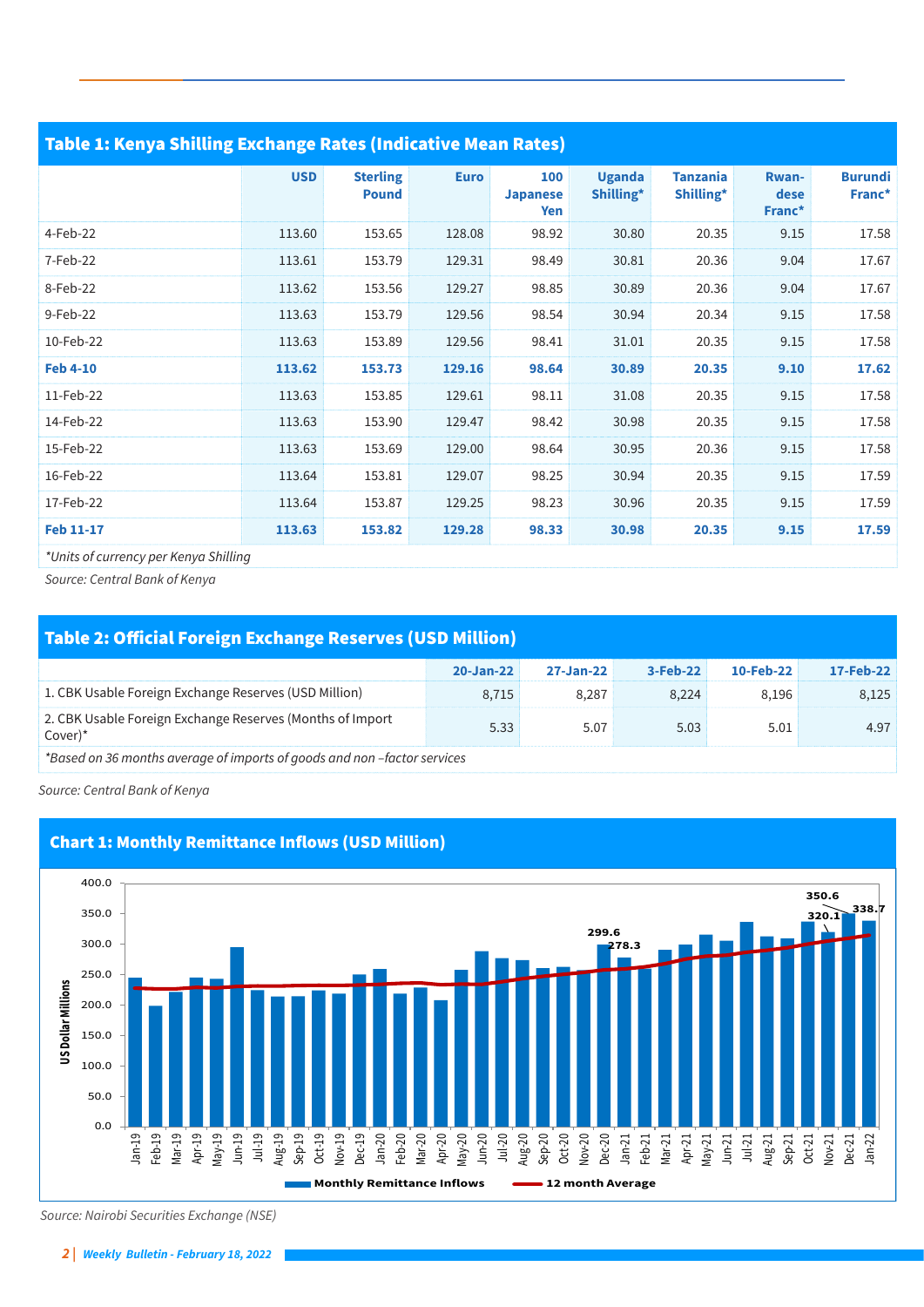| <b>Table 3: Money Markets</b> |                        |               |                                   |
|-------------------------------|------------------------|---------------|-----------------------------------|
| <b>Date</b>                   | <b>Number of Deals</b> | Value (KSh M) | <b>Average Interbank Rate (%)</b> |
| 4-Feb-22                      | 28                     | 16,605.00     | 4.88                              |
| 7-Feb-22                      | 25                     | 13,480.00     | 4.23                              |
| 8-Feb-22                      | 25                     | 11,790.00     | 4.38                              |
| 9-Feb-22                      | 20                     | 5,485.00      | 4.44                              |
| 10-Feb-22                     | 33                     | 11,880.00     | 4.85                              |
| <b>Feb 4-10</b>               | 26                     | 11,848.00     | 4.56                              |
| 11-Feb-22                     | 29                     | 11,720.00     | 4.36                              |
| 14-Feb-22                     | 21                     | 9,407.00      | 4.37                              |
| 15-Feb-22                     | 26                     | 12,720.00     | 4.22                              |
| 16-Feb-22                     | 26                     | 11,320.00     | 4.37                              |
| 17-Feb-22                     | 23                     | 7,387.00      | 4.73                              |
| <b>Feb 11-17</b>              | 25                     | 10,510.80     | 4.41                              |

*Source: Central Bank of Kenya*

# Table 4: Performance of Treasury Bills Auctions

| <b>91-Day Treasury Bills</b>     |               |               |                  |           |           |                  |  |  |  |  |
|----------------------------------|---------------|---------------|------------------|-----------|-----------|------------------|--|--|--|--|
| <b>Date of Auction</b>           | 13-Jan-22     | $20 - Jan-22$ | <b>27-Jan-22</b> | 3-Feb-22  | 10-Feb-22 | 17-Feb-22        |  |  |  |  |
| Amount Offered (KSh M)           | 4,000.00      | 4,000.00      | 4,000.00         | 4,000.00  | 4,000.00  | 4,000.00         |  |  |  |  |
| Bids Received (KSh M)            | 4,404.16      | 1,925.63      | 1,506.72         | 3,385.39  | 2,890.10  | 1,489.03         |  |  |  |  |
| Amount Accepted (KSh M)          | 4,325.22      | 1,689.28      | 1,505.25         | 3,304.27  | 2,759.58  | 1,424.06         |  |  |  |  |
| Maturities (KSh M)               | 3,063.15      | 6,617.45      | 2,676.75         | 3,481.85  | 4,058.25  | 8,542.30         |  |  |  |  |
| <b>Average Interest Rate (%)</b> | 7.309         | 7.331         | 7.343            | 7.317     | 7.285     | 7.250            |  |  |  |  |
| <b>182-Day Treasury Bills</b>    |               |               |                  |           |           |                  |  |  |  |  |
| <b>Date of Auction</b>           | $13 - Jan-22$ | $20 - Jan-22$ | 27-Jan-22        | 3-Feb-22  | 10-Feb-22 | <b>17-Feb-22</b> |  |  |  |  |
| Amount Offered (KSh M)           | 10,000.00     | 10,000.00     | 10,000.00        | 10,000.00 | 10,000.00 | 10,000.00        |  |  |  |  |
| Bids Received (KSh M)            | 13,722.28     | 12,313.24     | 5,344.77         | 8,244.05  | 6,397.70  | 10,148.65        |  |  |  |  |
| Amount Accepted (KSh M)          | 13,715.36     | 12,241.14     | 5,344.67         | 8,243.86  | 6,397.60  | 9,962.79         |  |  |  |  |
| Maturities (KSh M)               | 11,685.45     | 3,316.25      | 6,662.90         | 14,529.00 | 3,242.85  | 15,761.90        |  |  |  |  |
| <b>Average Interest Rate (%)</b> | 8.081         | 8.069         | 8.112            | 8.095     | 8.108     | 8.075            |  |  |  |  |
| <b>364-Day Treasury Bills</b>    |               |               |                  |           |           |                  |  |  |  |  |
| <b>Date of Auction</b>           | 13-Jan-22     | $20 - Jan-22$ | 27-Jan-22        | 3-Feb-22  | 10-Feb-22 | 17-Feb-22        |  |  |  |  |
| Amount Offered (KSh M)           | 10,000.00     | 10,000.00     | 10,000.00        | 10,000.00 | 10,000.00 | 10,000.00        |  |  |  |  |
| Bids Received (KSh M)            | 19,399.66     | 14,429.44     | 19,054.94        | 16,168.11 | 10,758.16 | 15,131.05        |  |  |  |  |
| Amount Accepted (KSh M)          | 13,011.14     | 14,006.88     | 17,623.48        | 14,293.17 | 10,758.07 | 14,663.79        |  |  |  |  |
| Maturities (KSh M)               | 14,387.20     | 15,695.35     | 14,547.35        | 13,421.20 | 15,300.20 | 14,651.35        |  |  |  |  |
| <b>Average Interest Rate (%)</b> | 9.474         | 9.510         | 9.544            | 9.594     | 9.668     | 9.724            |  |  |  |  |

*Source: Central Bank of Kenya*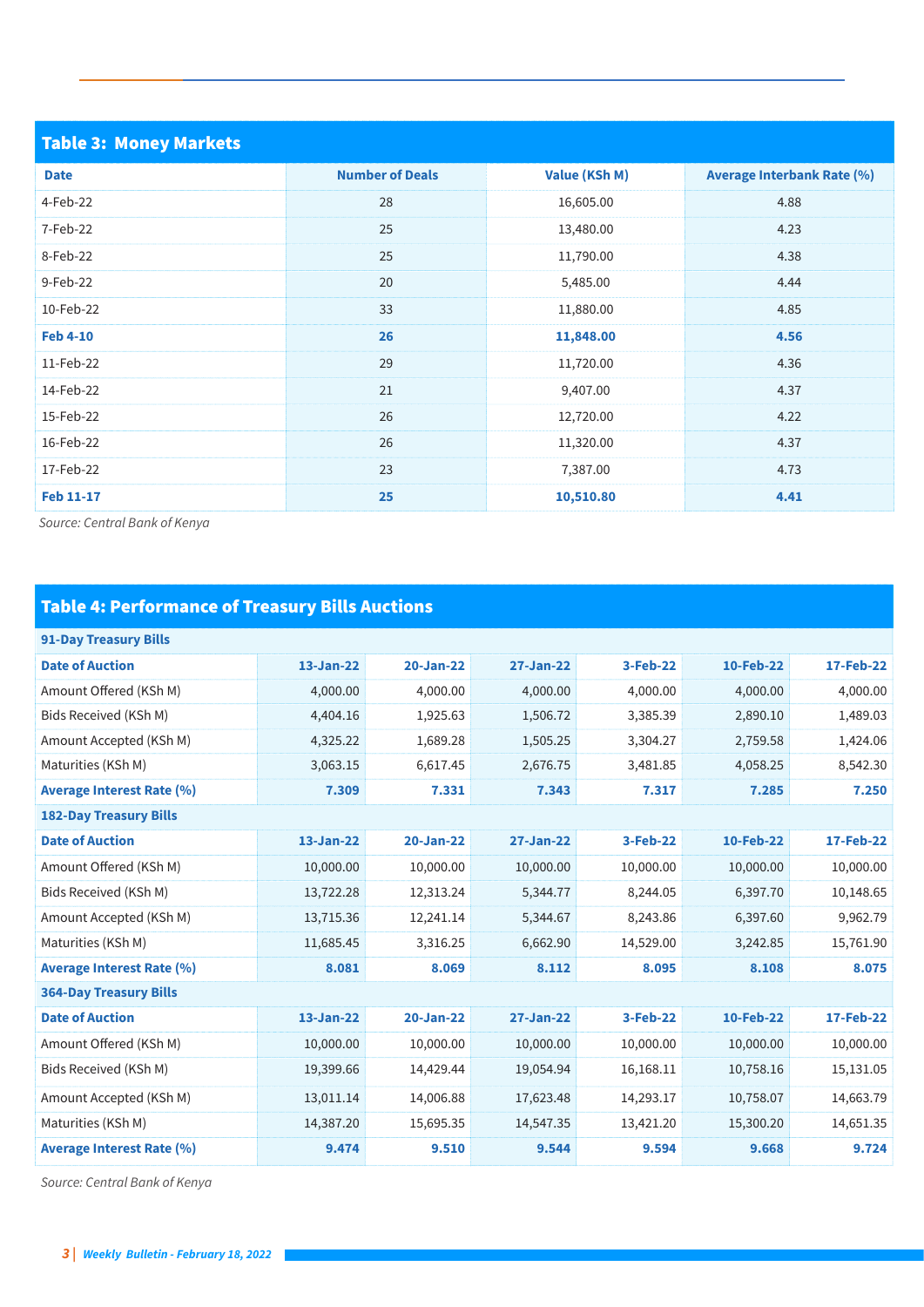| <b>Table 5: Performance of Treasury Bond Auctions</b> |                        |                                                 |                         |                         |                   |                         |                         |                   |  |  |
|-------------------------------------------------------|------------------------|-------------------------------------------------|-------------------------|-------------------------|-------------------|-------------------------|-------------------------|-------------------|--|--|
| <b>Date of Auction</b>                                | 10-Nov-21              |                                                 | 8-Dec-21                |                         | $5 - Jan-22$      | 19-Jan-22               |                         | 16-Feb-22         |  |  |
|                                                       |                        | <b>REOPEN</b><br><b>REOPEN</b><br><b>REOPEN</b> |                         |                         | <b>REOPEN</b>     |                         |                         |                   |  |  |
| <b>Tenor</b>                                          | <b>FXD1/</b><br>2021/5 | FXD1/<br>2019/20                                | <b>FXD4/</b><br>2019/10 | <b>FXD1/</b><br>2018/20 | FXD1/<br>2021/005 | <b>FXD2/</b><br>2018/10 | <b>FXD1/</b><br>2021/20 | IFB1/<br>2022/019 |  |  |
| Amount offered (KSh M)                                |                        | 50,000.00                                       | 40,000.00               |                         | 30,000.00         | 30,000.00               |                         | 75,000.00         |  |  |
| Bids received (KSh M)                                 | 66,603.14              | 17,567.66                                       | 20,269.28               | 20,906.41               | 28,393.48         | 10,434.25               | 27,978.40               | 132,257.79        |  |  |
| Amount Accepted (KSh M)                               | 53,661.88              | 15,845.49                                       | 20,262.52               | 17,564.98               | 27,428.16         | 7,303.40                | 27,596.37               | 98,637.46         |  |  |
| Maturities (KSh M)                                    | 0.00                   |                                                 | 0.00                    |                         | 0.00              |                         | 0.00                    | 2,866.08          |  |  |
| Average interest Rate (%)                             | 11.28                  | 13.41                                           | 12.64                   | 13.37                   | 11.23             | 12.56                   | 13.72                   | 12.97             |  |  |

*Source: Central Bank of Kenya*



 *Source: Nairobi Securities Exchange (NSE)*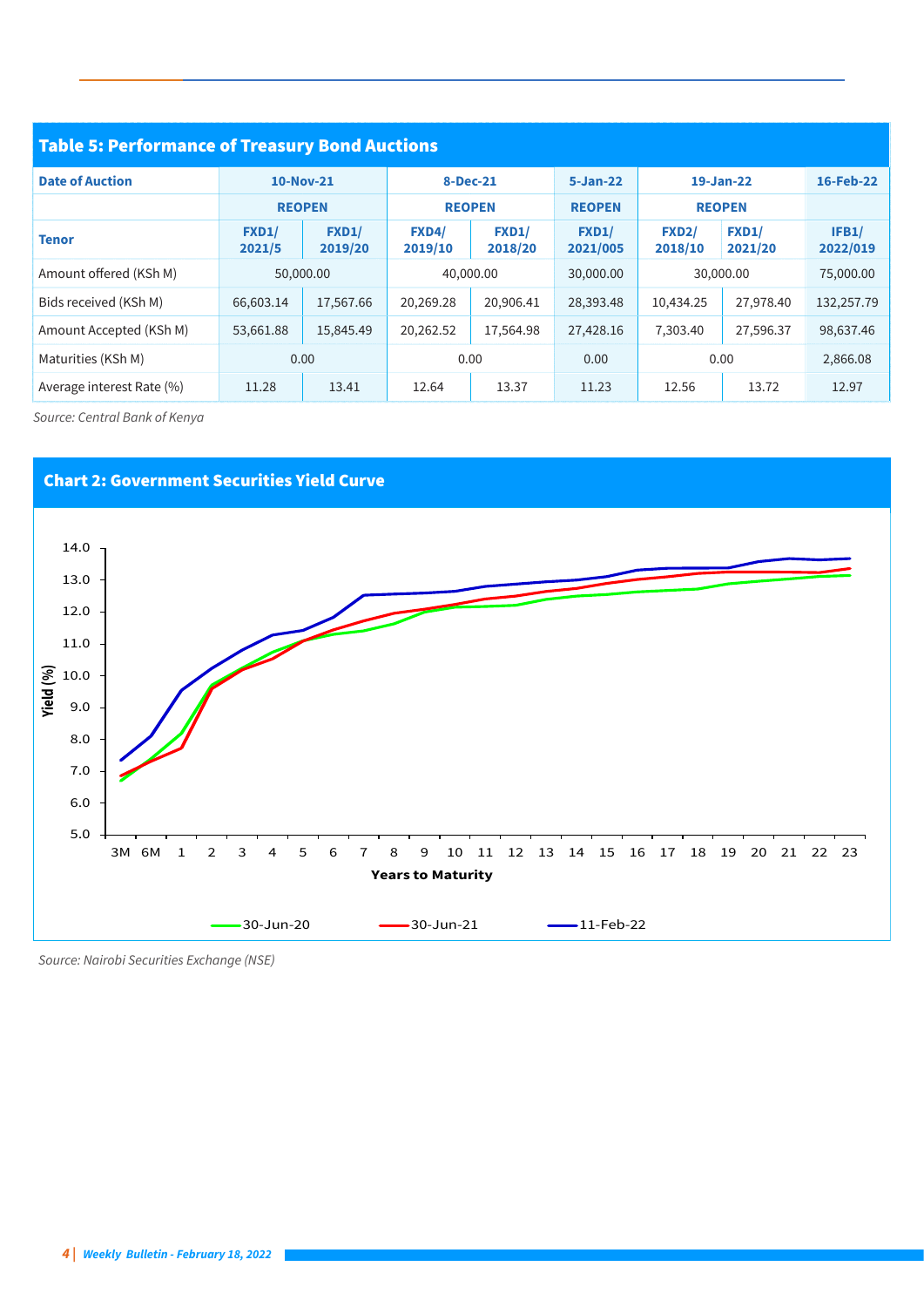| <b>Table 6: Key Weekly Market Indicators</b> |                                                                          |                                               |                                          |                                                |                                          |                                           |                                         |                                 |                |                 |                 |                 |                 |                 |
|----------------------------------------------|--------------------------------------------------------------------------|-----------------------------------------------|------------------------------------------|------------------------------------------------|------------------------------------------|-------------------------------------------|-----------------------------------------|---------------------------------|----------------|-----------------|-----------------|-----------------|-----------------|-----------------|
| <b>INDICATOR</b>                             | <b>NSE 25</b><br><b>NASI</b><br>100=2008<br><b>Share</b><br><b>Index</b> | <b>NSE 20</b><br><b>Share</b><br><b>Index</b> | <b>Total</b><br><b>Deals</b><br>(Equity) | <b>Total</b><br><b>Shares</b><br><b>Traded</b> | <b>Equity</b><br><b>Turnover</b><br>(KSh | <b>Market</b><br>Capitaliza-<br>tion (KSh | <b>Bonds</b><br><b>Turnover</b><br>(KSh | <b>Eurobond Yields</b><br>(9/6) |                |                 |                 |                 |                 |                 |
|                                              |                                                                          |                                               | 100=1996                                 |                                                | (Million)                                | <b>Million</b> )                          | <b>Billion</b> )                        | <b>Million</b> )                | 7-Year<br>2027 | 10-Year<br>2024 | 10-Year<br>2028 | 12-Year<br>2032 | 13-Year<br>2034 | 30-Year<br>2048 |
| 4-Feb-22                                     | 167.02                                                                   | 3757.61                                       | 1901.18                                  | 912.00                                         | 7.78                                     | 192.11                                    | 2,601.59                                | 3,920.05                        | 6.316          | 4.087           | 6.540           | 7.175           | 7.112           | 8.538           |
| 7-Feb-22                                     | 166.84                                                                   | 3747.73                                       | 1894.48                                  | 1099.00                                        | 6.00                                     | 217.56                                    | 2,598.82                                | 6,045.35                        | 6.384          | 4.192           | 6.564           | 7.283           | 7.157           | 8.625           |
| 8-Feb-22                                     | 168.83                                                                   | 3769.34                                       | 1887.55                                  | 1269.00                                        | 19.38                                    | 728.93                                    | 2,629.91                                | 2,741.10                        | 6.501          | 4.135           | 6.714           | 7.375           | 7.278           | 8.650           |
| 9-Feb-22                                     | 167.48                                                                   | 3753.53                                       | 1889.30                                  | 970.00                                         | 15.60                                    | 676.10                                    | 2,608.84                                | 2186.03                         | 6.461          | 4.240           | 6.789           | 7.467           | 7.276           | 8.638           |
| 10-Feb-22                                    | 168.62                                                                   | 3773.17                                       | 1896.76                                  | 1063.00                                        | 19.82                                    | 753.33                                    | 2,626.58                                | 1,149.00                        | 6.561          | 4.125           | 6.789           | 7.466           | 7.379           | 8.663           |
| <b>Feb 4-10</b>                              | 168.62                                                                   | 3773.17                                       | 1896.76                                  | 5313.00                                        | 68.58                                    | 2568.03                                   | 2,626.58                                | 16,041.53                       | 6.561          | 4.125           | 6.789           | 7.466           | 7.379           | 8.663           |
| 11-Feb-22                                    | 167.94                                                                   | 3,758.51                                      | 1,897.34                                 | 903                                            | 4.19                                     | 244.25                                    | 2,615.91                                | 1,701.95                        | 6.722          | 4.228           | 6.966           | 7.634           | 7.38            | 8.752           |
| 14-Feb-22                                    | 167.14                                                                   | 3,756.81                                      | 1,903.17                                 | 827                                            | 4.48                                     | 130.94                                    | 2,603.42                                | 1,937.30                        | 6.787          | 4.279           | 7.017           | 7.691           | 7.53            | 8.816           |
| 15-Feb-22                                    | 165.03                                                                   | 3,725.60                                      | 1,896.24                                 | 1,037                                          | 16.21                                    | 654.17                                    | 2,570.57                                | 2,049.25                        | 6.851          | 4.331           | 7.094           | 7.748           | 7.593           | 8.881           |
| 16-Feb-22                                    | 165.95                                                                   | 3,738.29                                      | 1,900.71                                 | 1,005                                          | 12.98                                    | 434.06                                    | 2,584.97                                | 1,865.20                        | 6.89           | 4.274           | 7.12            | 7.767           | 7.588           | 8.882           |
| 17-Feb-22                                    | 166.62                                                                   | 3,742.86                                      | 1,903.54                                 | 955                                            | 14.68                                    | 503.69                                    | 2,595.38                                | 761.65                          | 6.909          | 4.317           | 7.198           | 7.862           | 7.627           | 8.934           |
| <b>Feb 11-17</b>                             | 166.62                                                                   | 3742.86                                       | 1903.54                                  | 4727.00                                        | 52.54                                    | 1967.11                                   | 2,595.38                                | 8,315.35                        | 6.909          | 4.317           | 7.198           | 7.862           | 7.627           | 8.934           |
| <b>Weekly</b><br>Changes (%)                 | $-1.19$                                                                  | $-0.80$                                       | 0.36                                     | $-11.03$                                       | $-23.40$                                 | $-23.40$                                  | $-1.19$                                 | $-48.16$                        | $0.348*$       | $0.192*$        | $0.409*$        | $0.396*$        | $0.248*$        | $0.271*$        |
| * Percentage points                          |                                                                          |                                               |                                          |                                                |                                          |                                           |                                         |                                 |                |                 |                 |                 |                 |                 |

 *Source: Nairobi Securities Exchange (NSE) and Thomson Reuters*

# Chart 3: Yields on 10 year Eurobonds for Selected Countries



*Source: Thomson Reuters*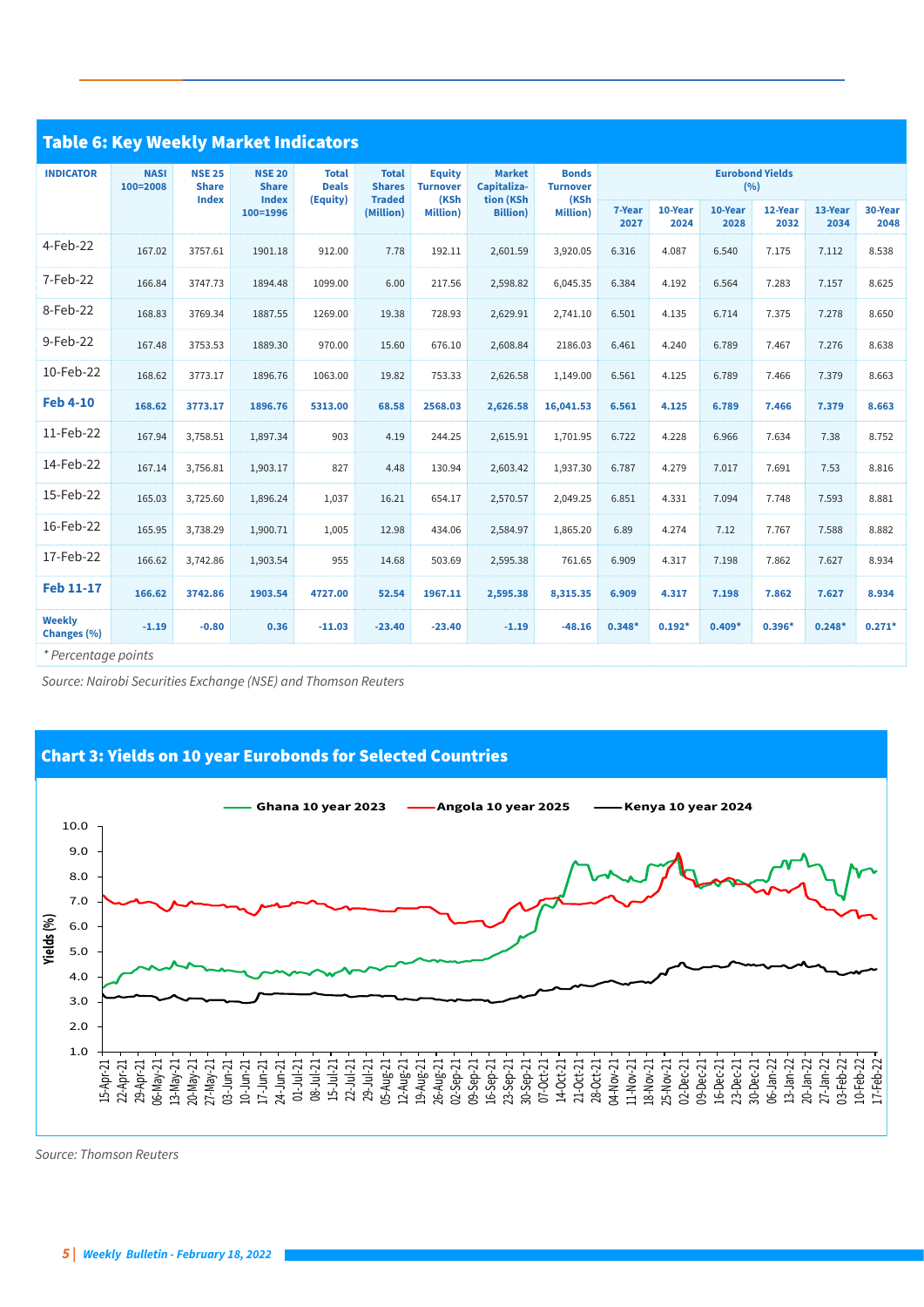| Table 7: Government Domestic Debt (KSh Billion) |           |           |                  |           |           |           |           |  |  |  |  |
|-------------------------------------------------|-----------|-----------|------------------|-----------|-----------|-----------|-----------|--|--|--|--|
|                                                 |           |           |                  |           |           |           |           |  |  |  |  |
|                                                 | 30-Jun-21 | 30-Sep-21 | <b>26-Nov-21</b> | 31-Dec-21 | 28-Jan-22 | 04-Feb-22 | 11-Feb-22 |  |  |  |  |
| 1. Treasury Bills (Excluding Repos)             | 765.37    | 763.45    | 716.69           | 709.15    | 702.10    | 704.29    | 700.43    |  |  |  |  |
| (As % of total securities)                      | 21.17     | 19.78     | 18.28            | 17.95     | 17.52     | 17.57     | 17.49     |  |  |  |  |
| 2. Treasury Bonds                               | 2,849.94  | 3,096.84  | 3,203.90         | 3,242.24  | 3,304.90  | 3,304.90  | 3,304.90  |  |  |  |  |
| (As % of total securities)                      | 78.83     | 80.22     | 81.72            | 82.05     | 82.48     | 82.43     | 82.51     |  |  |  |  |
| 3. Total Securities (1+2)                       | 3,615.31  | 3,860.29  | 3,920.59         | 3,951.39  | 4,007.00  | 4,009.19  | 4,005.32  |  |  |  |  |
| 4. Overdraft at Central Bank                    | 59.28     | 55.11     | 62.82            | 59.31     | 56.26     | 55.98     | 61.60     |  |  |  |  |
| 5. Other Domestic debt*                         | 22.50     | 22.37     | 23.09            | 21.66     | 21.67     | 21.67     | 21.68     |  |  |  |  |
| 6. Gross Domestic Debt (3+4+5)                  | 3,697.09  | 3,937.78  | 4,006.50         | 4,032.37  | 4,084.93  | 4,086.84  | 4,088.60  |  |  |  |  |

*\* Other domestic debt includes clearing items in transit, advances from commercial banks and Pre-1997 Government Overdraft .*

 *Source: Central Bank of Kenya* 

# Table 8: Composition of Government Domestic Debt by Instrument (Percent)

|                                     | $30 - Jun - 21$ | 30-Sep-21 | <b>26-Nov-21</b> | 31-Dec-21 | $28 - Jan-22$ | <b>4-Feb-22</b> | 11-Feb-22 |
|-------------------------------------|-----------------|-----------|------------------|-----------|---------------|-----------------|-----------|
| Treasury bills (Excluding<br>Repos) | 20.70           | 19.39     | 17.89            | 17.59     | 17.19         | 17.23           | 17.13     |
| Treasury bonds                      | 77.09           | 78.64     | 79.97            | 80.41     | 80.90         | 80.87           | 80.83     |
| Overdraft at Central Bank           | 1.60            | 1.40      | 1.57             | 1.47      | 1.38          | 1.37            | 1.51      |
| Other domestic debt                 | 0.61            | 0.57      | 0.58             | 0.54      | 0.53          | 0.53            | 0.53      |
| <b>TOTAL</b>                        | 100.00          | 100.00    | 100.00           | 100.00    | 100.00        | 100.00          | 100.00    |

 *Source: Central Bank of Kenya*

# Table 9: Composition of Government Domestic Debt by Holder (Percent)

|                             | 30-Jun-21 | 30-Sep-21 | <b>26-Nov-21</b> | 31-Dec-21 | 28-Jan-22 | <b>4-Feb-22</b> | 11-Feb-22 |
|-----------------------------|-----------|-----------|------------------|-----------|-----------|-----------------|-----------|
| <b>Banking Institutions</b> | 51.24     | 50.82     | 50.25            | 50.20     | 49.94     | 49.89           | 49.75     |
| Insurance Companies         | 6.66      | 6.60      | 6.70             | 6.79      | 6.87      | 6.87            | 6.88      |
| Parastatals                 | 5.54      | 5.39      | 5.56             | 5.57      | 5.63      | 5.64            | 5.64      |
| <b>Pension Funds</b>        | 30.60     | 31.24     | 31.40            | 31.34     | 31.39     | 31.44           | 31.55     |
| Other Investors             | 5.96      | 5.95      | 6.09             | 6.10      | 6.17      | 6.16            | 6.18      |
| <b>Total</b>                | 100.00    | 100.00    | 100.00           | 100.00    | 100.00    | 100.00          | 100.00    |

 *Source: Central Bank of Kenya*